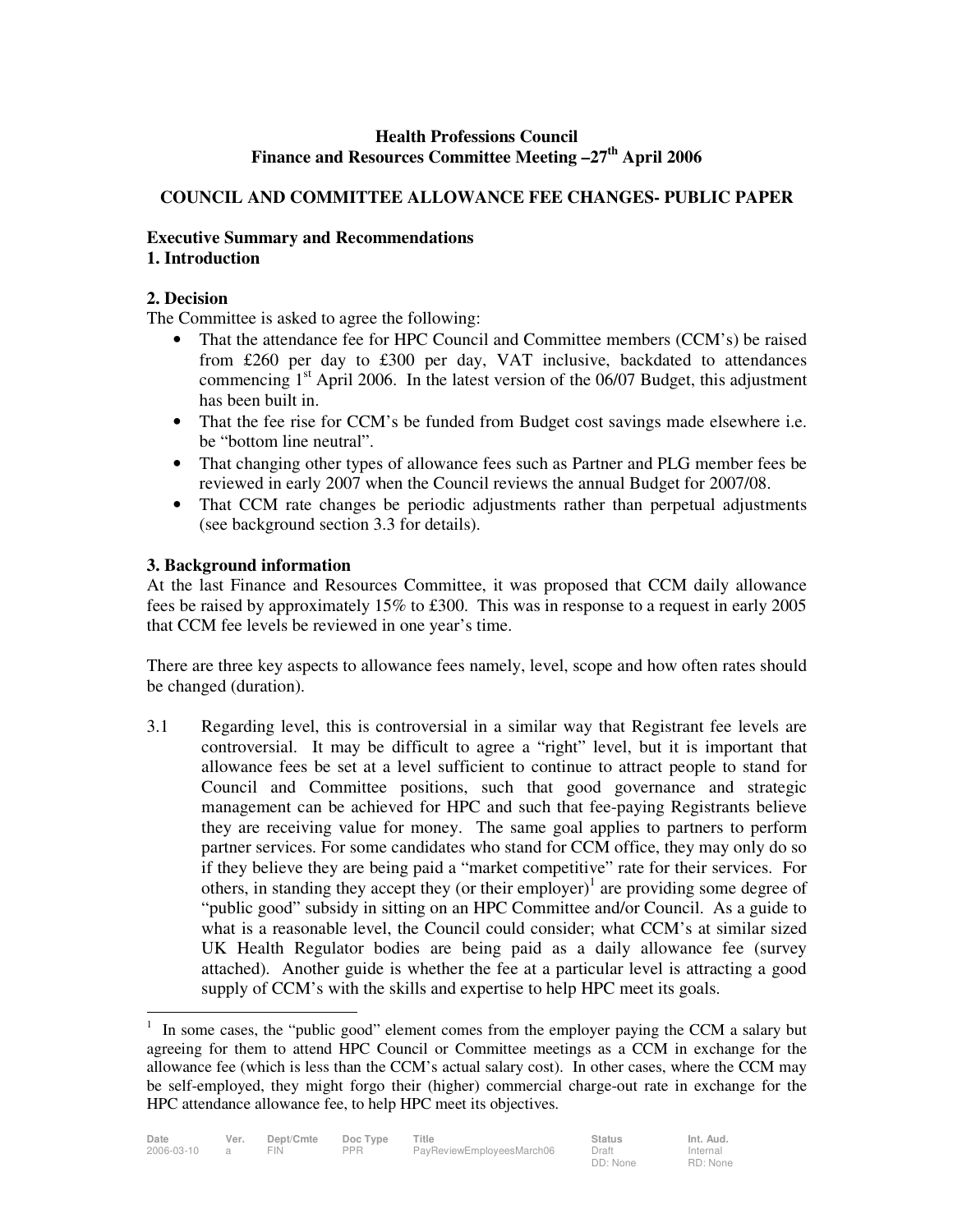- 3.2 Regarding scope, this is about fees being paid to CCM's, partners and PLG members (currently only paid to CCM's who serve as PLG members). There is a significantly larger 2006/07 Budgetary impact in widening the proposed 15% fee rise beyond CCM services. The decision is for Council to make, but the likely 06/07 Budget cost impact from including Legal assessors, Registration Assessors, Test of Competence assessors, Hearing Panel members and Visitors in the scope of the 06/07 rise backdated to  $1<sup>st</sup>$  April 06 is at least £127k. PLG member fee rises would add minimal amount of further cost.
- 3.3 Regarding how often attendance allowance fees should be changed, firstly the CCM daily fee of £260 was set in April 2002. During the period April 2002 to February 2006, Retail price inflation increased by 11.3% cumulative<sup>2</sup>. In raising fees by 15%, this will likely adjust the rate to above the 2002 level in real terms.

For similar reasons adopted in changing Registrant fees by small amounts on a regular basis, it is desirable to change attendance allowance fees by small amounts on a regular basis. On a practical level, it is also easier to implement, as only requires Council meeting approval, unlike for altering Registrant fees, which is a lengthy statutory process.

In addition, there is a question of whether allowance fee rises should essentially be perpetual rises (constantly index-adjusted) or periodic rises (index-adjusted on a periodic basis, but adjustments aren't backdated more than a couple of months). Assuming agreement was reached on the "right" index to apply, the Budgetary cost of perpetual rises<sup>3</sup> is likely to be considerably higher than for periodic rises. It also over-rides the "public good" subsidy given by some members and their employers. Furthermore, because of the extra cost imposed by adopting a perpetual system, if a perpetual method was adopted, such rates may need to be adjusted on a case-by-case basis for an individual's actual performance (level of experience and skill demonstrated, quality of contribution etc), in a similar way as for HPC employees.

**4. Resource implications**  Nil

**5. Financial implications**  Various, depending on decisions taken.

## **6. Background papers**

Sector Survey on Council and Committee Allowance Fees

#### **7. Appendices**  Nil

 $\frac{1}{2}$ Source – Retail Price Indices, National Statistics Office

<sup>3</sup> If just CCM fees were raised by Retail price inflation (as the index for all CCM's) for each year's fees paid from 1<sup>st</sup> April 2002 to March 2006, the backlog of "fee top ups" payable (pre PAYE) would be approx £55k.